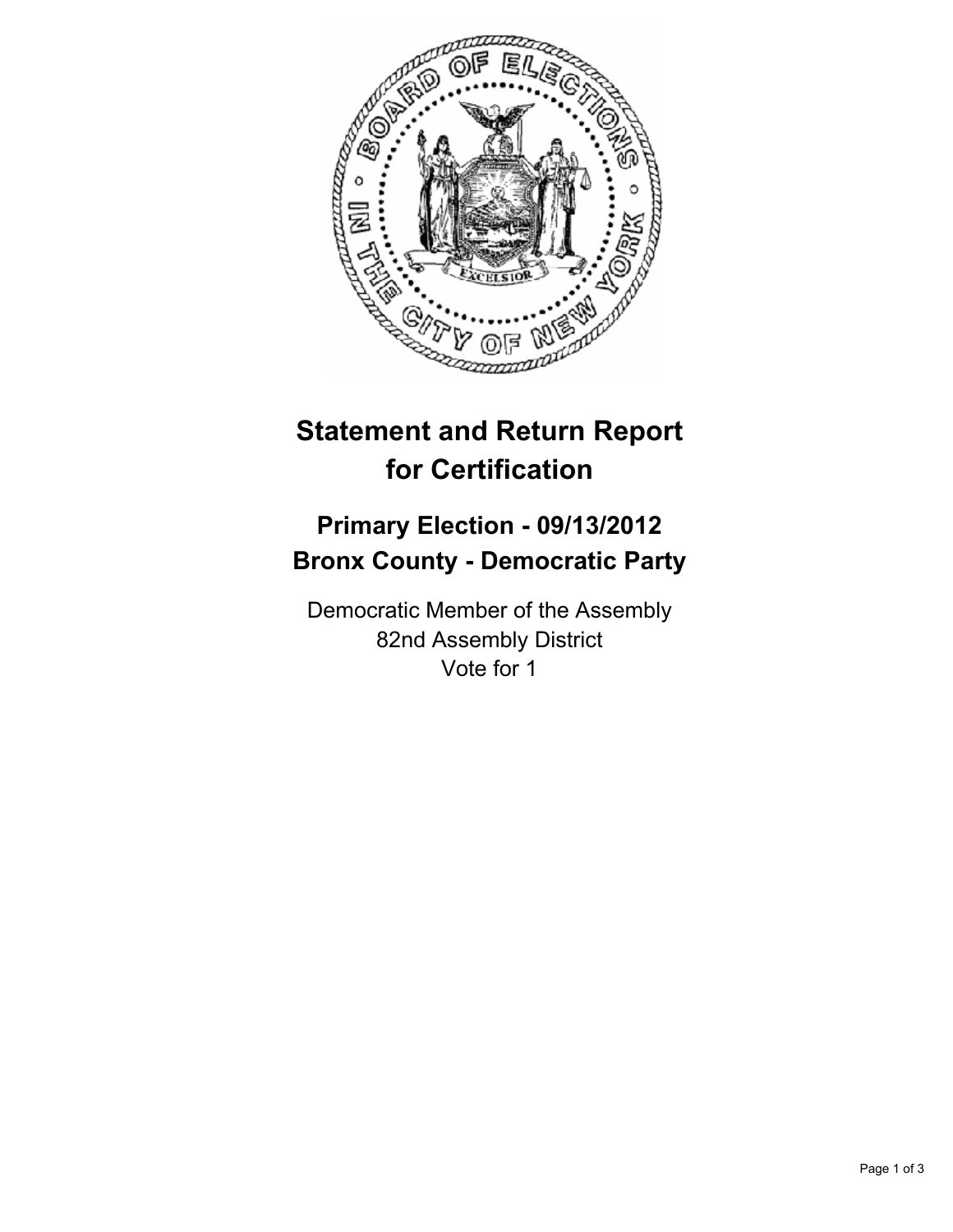

## **Assembly District 82**

| <b>PUBLIC COUNTER</b>                                    | 3,540        |
|----------------------------------------------------------|--------------|
| <b>EMERGENCY</b>                                         | 1            |
| ABSENTEE/MILITARY                                        | 162          |
| <b>FEDERAL</b>                                           | 0            |
| <b>SPECIAL PRESIDENTIAL</b>                              | $\mathbf{0}$ |
| <b>AFFIDAVIT</b>                                         | 48           |
| <b>Total Ballots</b>                                     | 3,751        |
| Less - Inapplicable Federal/Special Presidential Ballots | 0            |
| <b>Total Applicable Ballots</b>                          | 3,751        |
| <b>EGIDIO SEMENTILLI</b>                                 | 396          |
| MICHAEL R. BENEDETTO                                     | 3,125        |
| CHARLES BARRON (WRITE-IN)                                | 1            |
| JOSE GARCIA (WRITE-IN)                                   | 1            |
| LUIS SEPULVEDA (WRITE-IN)                                | 1            |
| MARK GIONAJ (WRITE-IN)                                   | 1            |
| MARK GIONAS (WRITE-IN)                                   | 1            |
| MARK GJONAJ (WRITE-IN)                                   | 8            |
| MARK GJONNAD (WRITE-IN)                                  | 1            |
| MARK GONAJ (WRITE-IN)                                    | 1            |
| STEVE KAUFMAN (WRITE-IN)                                 | 1            |
| UNATTRIBUTABLE WRITE-IN (WRITE-IN)                       | 4            |
| <b>Total Votes</b>                                       | 3,541        |
| Unrecorded                                               | 210          |